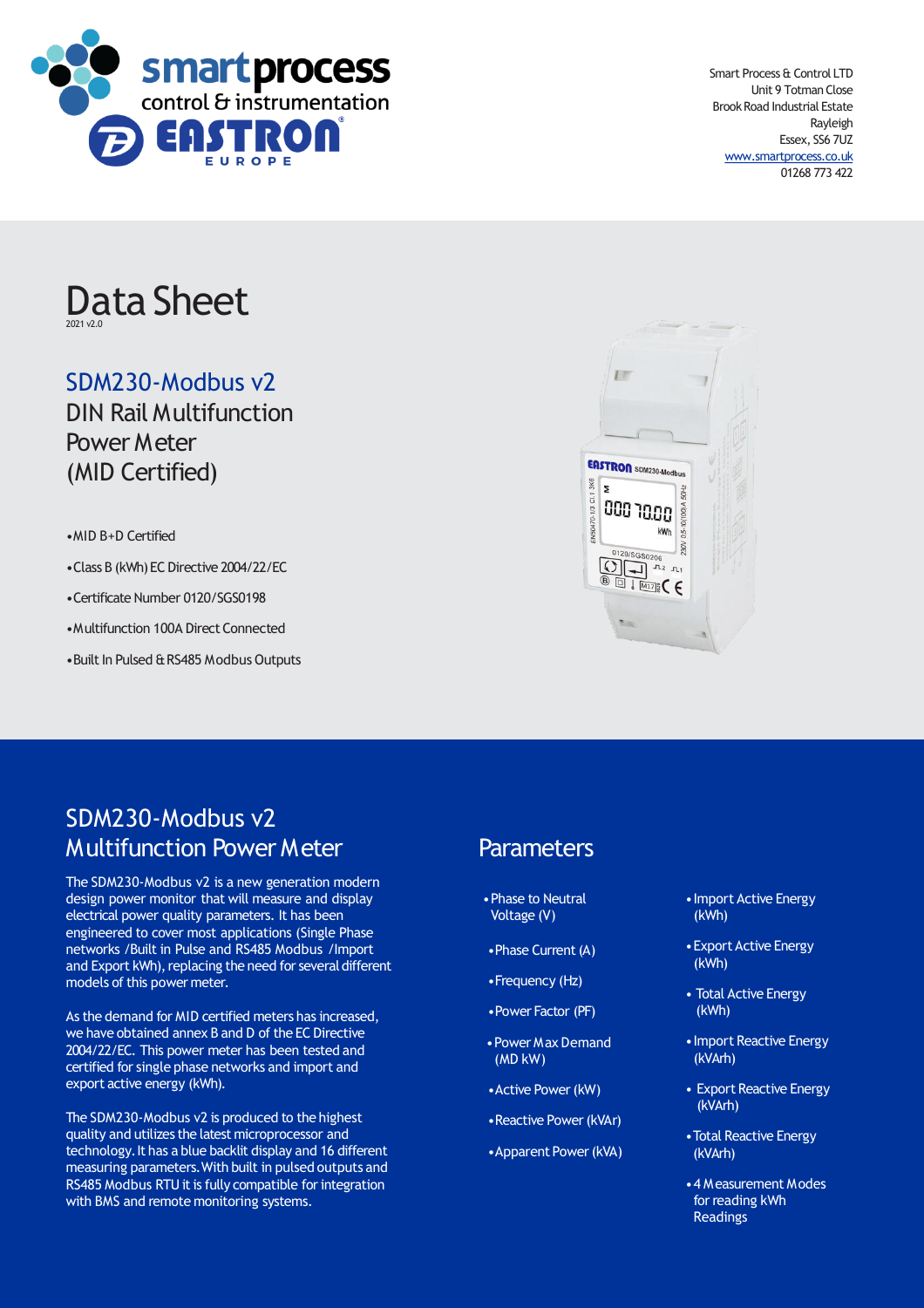# Specifications

## Measured Parameters

The unit can monitor and display the following parameters of a single phase two wire (1p2w) system.

#### Measurement Modes for kWh Readings

Total = Import

Total = Import + Export

Total = Import - Export

Total = Export-Import

## Voltage and Current

•Phase to neutral voltages 176 to 276V a.c.

•Imin-Iref(Max) 0.5-10(100A)

This meter is certified and tested at class 1 (Accurate to within ±1%). If the meter has a load smaller than the Imin (minimum current) we cannot guarantee class 1 accuracy.

#### Power factor and Frequency and Max. Demand

- •Frequency in Hz
- Instantaneous power:
- •Power 0 to 3600 MW
- •Reactive power 0 to 3600 MVAr
- •Volt-amps 0 to 3600 MVA

•Maximum demanded power since last Demand reset Power factor

### Energy Measurements

| Imported/Exported active energy   | 0 to 99999.99 kWh   |
|-----------------------------------|---------------------|
| Imported/Exported reactive energy | 0 to 99999.99 kVArh |
| Total active energy               | 0 to 99999.99 kWh   |
| Total reactive energy             | 0 to 99999.99 kVArh |

#### Measured Inputs

Voltage inputs through 3-way fixed connector with 19mm² maximum terminal wire.

| Nominal Voltage Input         | (Ph+N) 176 to 276V |
|-------------------------------|--------------------|
| Max Continuous Voltage        | 120% of nominal    |
| Nominal Input Current         | $0.5 - 10(100)$ A  |
| <b>Max Continuous Current</b> | 120% of nominal    |
| Nominal Input Current Burden  | 0.5VA              |
| Frequency                     | $50Hz(\pm 10%)$    |

## Accuracy

| Voltage                | $0.5%$ of range maximum |
|------------------------|-------------------------|
| Current                | $0.5%$ of nominal       |
| Frequency              | $0.2%$ of mid-frequency |
| Power factor           | 1% of unity (0.01)      |
| Active power (W)       | ±1% of range maximum    |
| Reactive power (VAr)   | ±1% of range maximum    |
| Apparent power (VA)    | ±1% of range maximum    |
| Active energy (Wh)     | Class 1 IEC 62053-21    |
| Reactive energy (VARh) | ±1% of range maximum    |

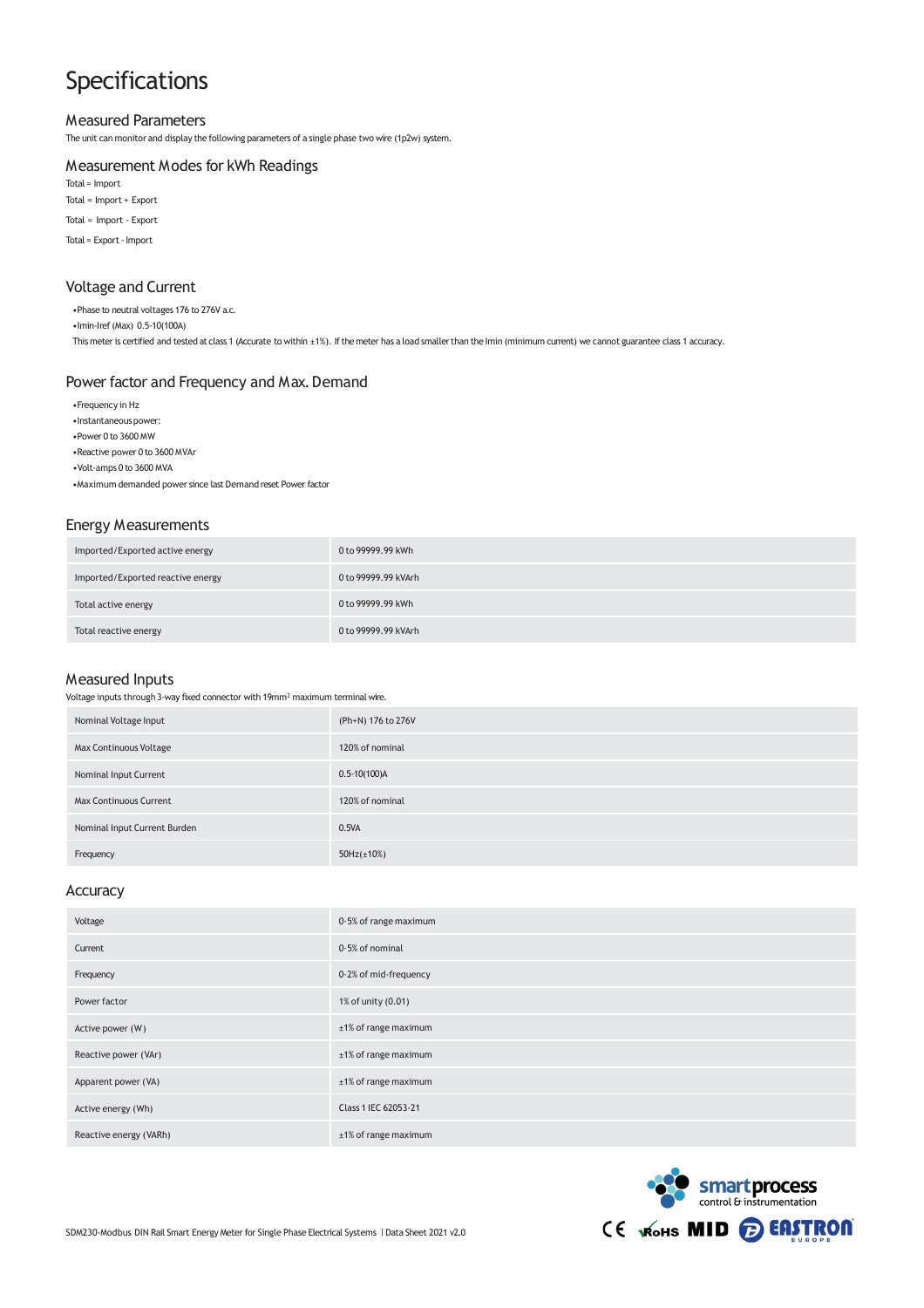#### Interfaces for External Monitoring

Two interfaces are provided:

•RS485 communication channel that can be programmed for Modbus RTU protocol

•Relay output indicating real-time measured energy.(configurable)

The Modbus configuration (baud rate etc.) and the pulse relay output assignments (kW/kVArh, import/export etc.) are configured through the set-up screens.

## Pulse Output

The meter provides two pulsed outputs, both pulsed outputs are passive type. The first pulsed output is configurable. The pulsed output can be set to read total /import / export/ kWh /

kVarh.The pulse constant can be setto generate 1 pulse per: 0.001(default) /0.01/0.1/1kWh/kVarh. The second pulsed output is non-configurable. Itis fixed to read total kWh.

Rate can be set to generate 1 pulse per:<br>0.001 = 1 Wh/VArh (default) 0.01 = 10 Wh/VArh 0.1 = 100 Wh/VArh  $1 = 1$  kWh/kVArh

Pulse width 200/100/60 ms.

### RS485 Output for Modbus RTU

For Modbus RTU, the following RS485 communication parameters can be configured from the set-up menu:

Baud rate 1200, 2400, 4800, 9600.

Parity none (default) /odd /even

Stop bits 1 or 2

RS485 network address 3-digit number, 1 to 247

#### Reference Conditions of Influence Quantities

Influence Quantities are variables that affect measurement errors to a minor degree. Accuracy is verified under nominal value (within the specified tolerance) ofthese conditions.

| Ambient temperature               | $23^\circ C \pm 1^\circ C$                |
|-----------------------------------|-------------------------------------------|
| Input waveform                    | $50Hz \pm 2%$                             |
| Input waveform                    | Sinusoidal (distortion factor < $0.005$ ) |
| Auxiliary supply voltage          | Nominal $±1\%$                            |
| Auxiliary supply frequency        | Nominal $±1\%$                            |
| Auxiliary supply waveform (if AC) | Sinusoidal (distortion factor $< 0.05$ )  |
| Magnetic field of external origin | Terrestrial flux                          |

#### Environment

| Operating temperature | -25 $^{\circ}$ C to +55 $^{\circ}$ C* |
|-----------------------|---------------------------------------|
| Storage temperature   | -40°C to +70°C*                       |
| Relative humidity     | 0 to 95%, non-condensing              |
| Altitude              | Up to 3000m                           |
| Warm up time          | 1 minute                              |
| Vibration             | 10Hz to 50Hz, IEC 60068-2-6, 2g       |
| Shock                 | 30g in 3 planes                       |

\*Maximum operating and storage temperatures are in the context of typical daily and seasonal variation.

## Mechanics

| DIN rail dimensions | mm x mm (WxH) per DIN 43880  |
|---------------------|------------------------------|
| Mounting            | DIN rail (DIN 43880)         |
| Sealing             | IP51 indoor                  |
| Material            | Self-extinguishing UL 94 V-0 |